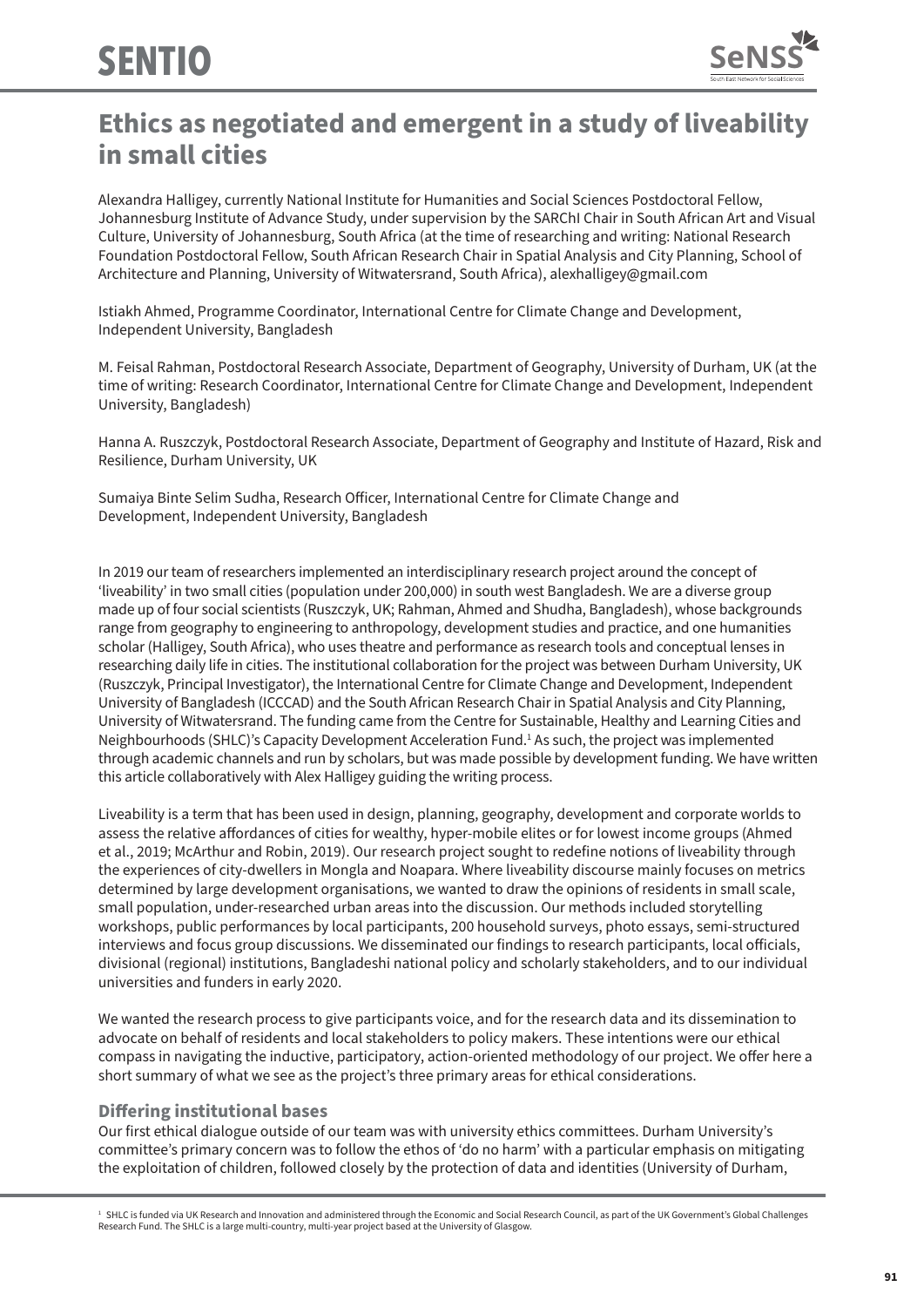2018). The University of Witwatersrand's committee was concerned with the terms on which participants were to be engaged; their physical and mental well-being through the process; how much they might be exposing themselves (socially, psychologically, physically) in volunteering knowledge for the project and whether they would be fed and remunerated sufficiently for their time (University of Witwatersrand, 2020). Although much is impossible to account for ahead of the research engagement, these ethical clearance applications were productive, not for pinning down a concrete, ratified ethical approach, but for creating a provisional working model of practical and logistical considerations facilitating an attentiveness to ethics. The applications also opened a conversation early on about how our different institutions expect the detailed practicalities of fieldwork to be conducted.

ICCCAD is accountable to the Independent University of Bangladesh ethics committee and follows standardised research procedures around informed consent. However, with ICCCAD managing the fieldwork on the ground, their ethical considerations as an institution were something we negotiated throughout the project, as opposed to the more singular 'ethical clearance' processes we went through with the other partner institutions' ethics committees. As a Bangladesh-based, local organisation that bridges academic, development and state policy worlds and collaborates with international researchers and development agencies as well as running Bangladeshi initiated projects, ICCCAD has significant ethical responsibilities to consider whatever the intentions of any one, specific project might be. These responsibilities orientate around ordinary citizen research respondents on the one hand and government officials on the other. ICCCAD is wary of exposing residents' identities, lest any political dissensus they express should make local politicians single them out. Researchers also need to carefully manage participants' expectations of payment or future employment that cannot be met. These expectations are not simply dispelled by a clear verbal or written framing, but require a constant, sensitive negotiation with individuals and communities. ICCCAD walks a fine line with state officials at local, regional and state level, hoping to provide research data and analysis that will positively influence policy making and implementation for a more equitable society, but wary of offending officials and losing their buy-in for ICCCAD's long-term vision. As ICCCAD is the institution running the fieldwork, these two major areas for ethical concern (ordinary citizens and official stakeholders) were recurring themes throughout the research and ones which we held in respectful tension with our desire to give visibility to participants' opinions.

## **Ethics inflected by disciplines**

Using interdisciplinary research tools was a further catalyst for ethical deliberation. We reflected with one another on how colleagues in our disciplines might judge our different research tools. For example, we discussed a possible social science concern that performing in the street theatre might be too exposing for participants. Conversely, from the participatory arts perspective, we discussed a potential wariness of surveys as extractive of information without giving participants fora to represent themselves with their own bodies and voices.

A shared perspective across our disciplines and particularly in light of our inductive, participatory approach, was that whatever the method, the researcher-facilitator should not lead participants towards certain responses. These discussions about relative disciplinary viewpoints kept bringing us back to the conclusion that ethics does not lie in the research tool, but rather in how you use the tool and keep renegotiating it in the moment.

## **Concerns as a team of researchers working together**

We spent much time as a team debating ethical considerations not defined by our institutions or disciplines. Our project had a small budget with an ambitious intention and a turnaround of six months for delivery. How could the speed of the research give enough space for an engagement that honours in-depth participation? This was partly mitigated by ICCCAD researchers already having worked in Mongla and Noapara and the promise of further sustained research in these areas. But within the confines of the project itself, the interdisciplinary research toolkit helped too, given the time constraints of the research project. It enabled the triangulation of findings, the drawing of qualitative experiences of liveability into dialogue with quantifiable methods and the provision to participants of multiple opportunities for reflecting on the liveability of their cities. In addition, the research continues in the dissemination process. Through reports and seminars at local and national levels in Bangladesh, discussions within the research team, within and between our research institutes, with our funders and in online platforms with a more global public, we continue to question how we frame and work with the research outputs in a way that honours the ethics of the project.